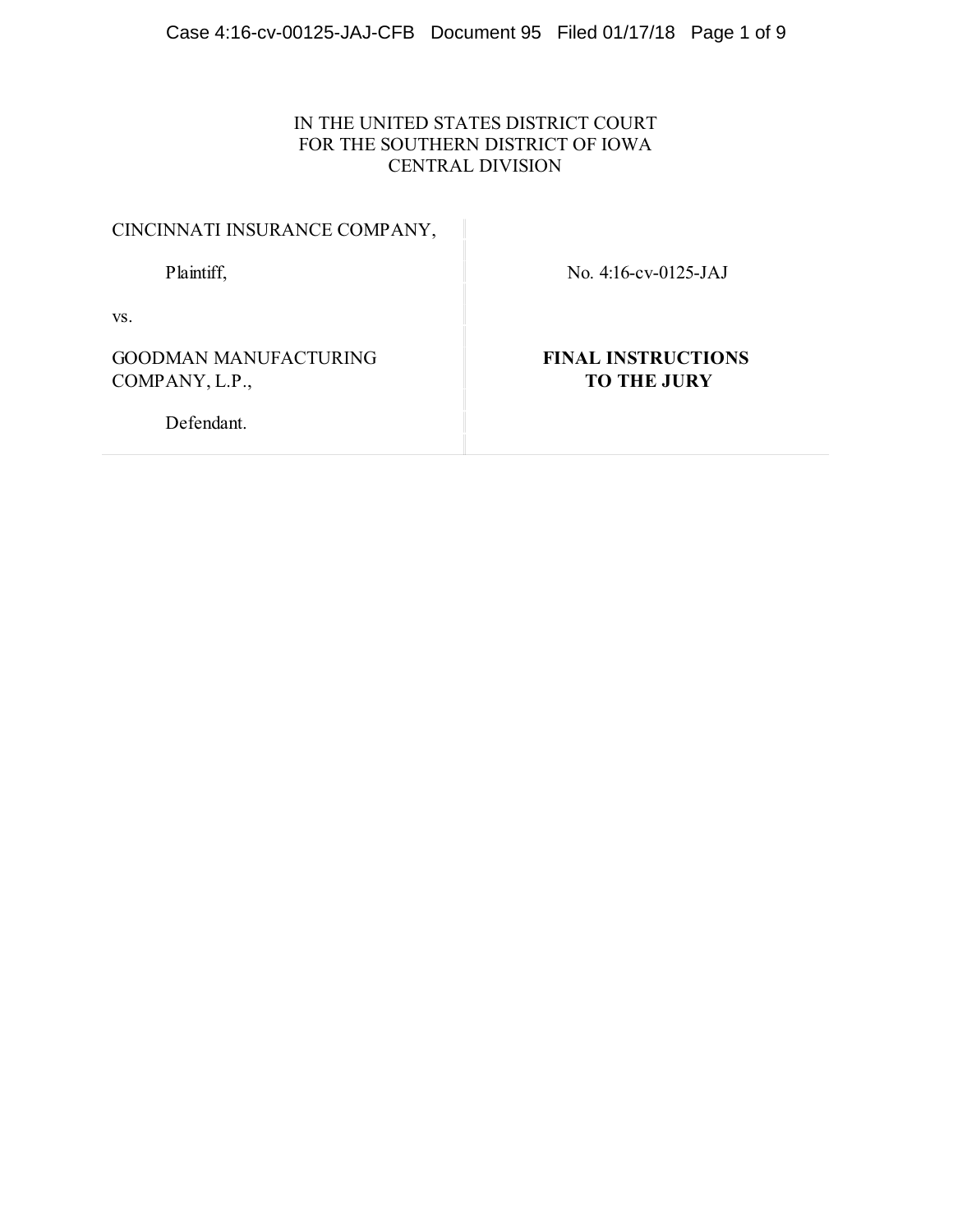#### **INTRODUCTION/DUTIES**

Members of the jury, the instructions I gave at the beginning of the trial and during the trial are still in effect. Now I am going to give you some additional instructions. You have to follow all of my instructions — the ones I gave you earlier, as well as those I give you now. Do not single out some instructions and ignore others, because they are all important. This is true even though I am not going to repeat some of the instructions I gave you at the beginning of and during the trial.

It is your duty as jurors to follow the law as stated in the instructions of the Court, and to apply the rules of law so given to the facts as you find them from the evidence.

Counsel will quite properly refer to some of the governing rules of law in their arguments. If, however, any difference appears to you between the law as stated by counsel and that stated by the Court in these instructions, you of course are to be governed by the instructions.

You are not to judge the wisdom of any rule of law stated by the Court. Regardless of any opinion you may have as to what the law ought to be, it would be a violation of your sworn duty to base a verdict upon any other view of the law than that given in the instructions of the Court; just as it would be a violation of your sworn duty, as judges of the facts, to base a verdict upon anything but the evidence in the case.

Justice through trial by jury must always depend upon the willingness of each individual juror to seek the truth as to the facts from the same evidence presented to all the jurors, and to arrive at a verdict by applying the same rules of law, as given in the instructions of the Court.

This case should be considered and decided by you as an action between persons of equal standing in the community, of equal worth, and holding the same or similar stations of life. A corporation is entitled to the same fair trial as a private individual. All persons, including corporations, and other organizations, stand equal before the law, and are to be dealt with as equals in a court of justice.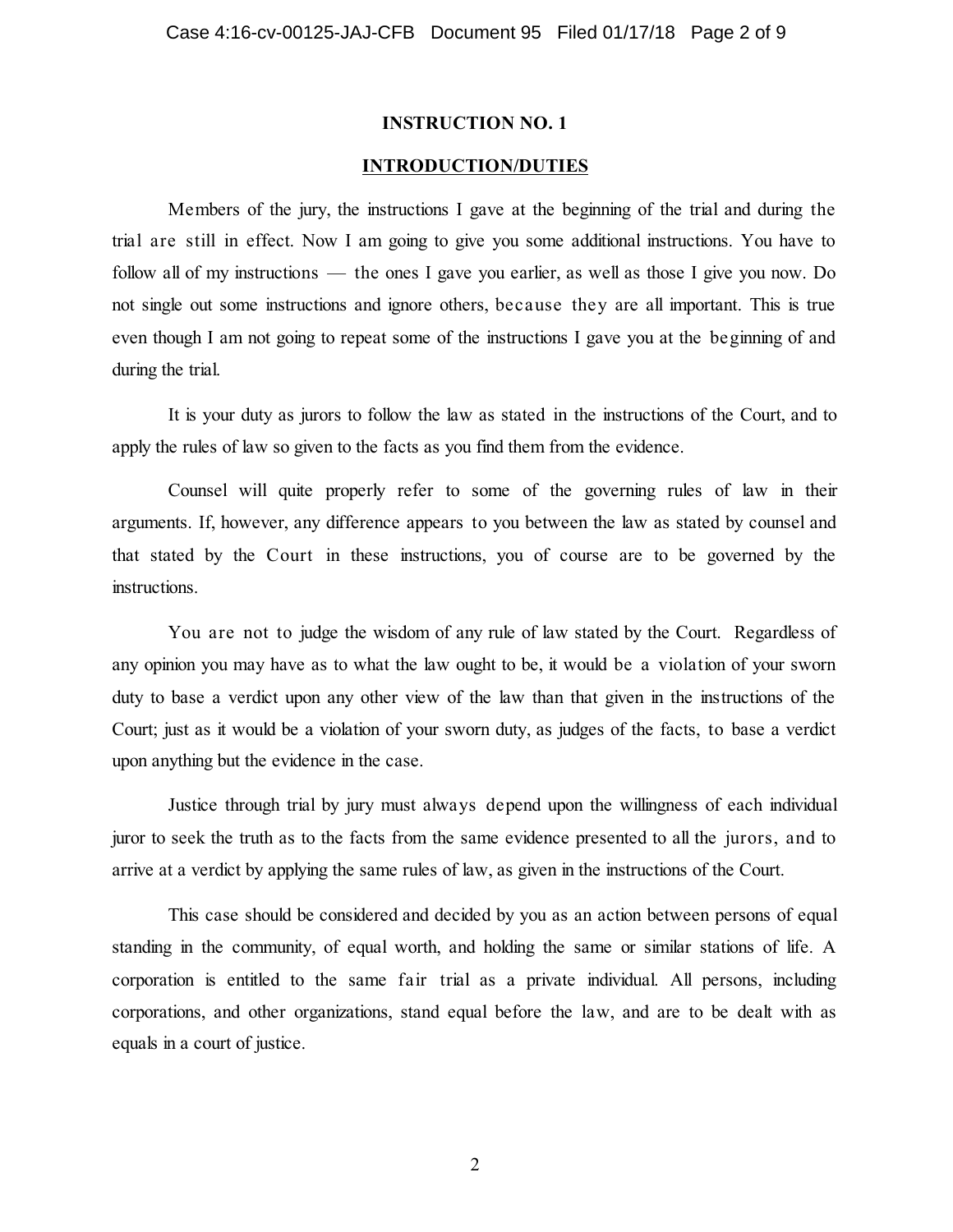#### **CREDIBILITY**

In deciding what the facts are, you may have to decide what testimony you believe and what testimony you do not believe. You may believe all of what a witness said, or only part of it, or none of it.

You may consider a witness's intelligence; the opportunity the witness had to see or hear the things testified about; a witness's memory, knowledge, education, and experience; any reasons a witness might have for testifying a certain way, how a witness acted while testifying, whether a witness said something different at another time, whether a witness's testimony sounded reasonable, and whether or to what extent a witness's testimony is consistent with other evidence you believe.

In deciding whether to believe a witness, remember that people sometimes hear or see things differently and sometimes forget things. You will have to decide whether a contradiction is an innocent misrecollection, or a lapse of memory, or an intentional falsehood; that may depend on whether it has to do with an important fact or only a small detail.

You have heard testimony from persons described as experts. Persons who, by knowledge, skill, training, education or experience, have become expert in some field may state their opinions on matters in that field and may also state the reasons for their opinion. Expert testimony should be considered just like any other testimony. You may accept or reject it, and give it as much weight as you think it deserves, considering the witness's education and experience, the soundness of the reasons given for the opinion, the acceptability of the methods used, and all the other evidence in the case

3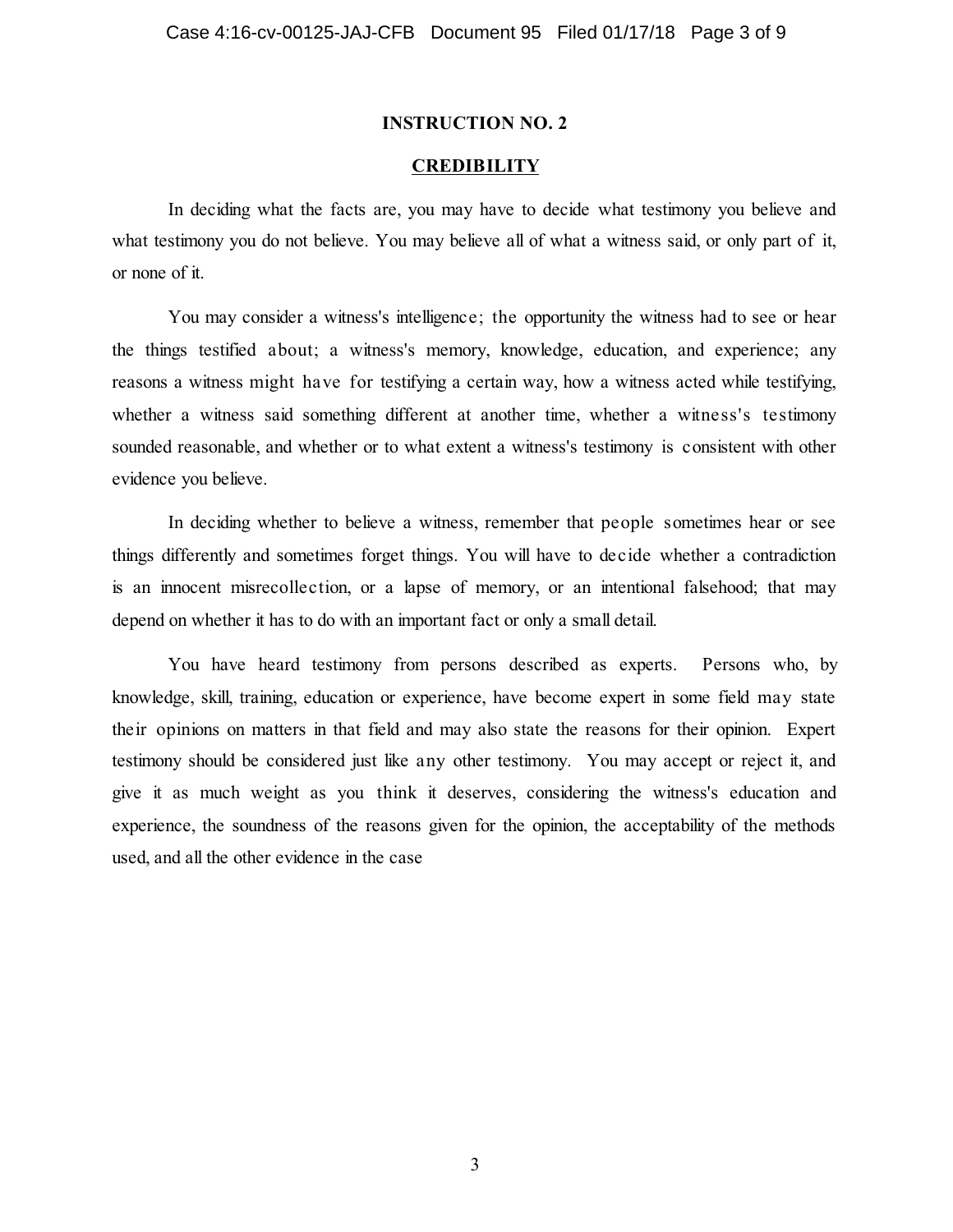#### **BURDEN OF PROOF**

The plaintiff's claim must be proven by the greater weight of the evidence. A fact has been proven by the greater weight of the evidence if you find that it is more likely true than not true.

You probably have heard the phrase "proof beyond a reasonable doubt." That is a stricter standard than both the "greater weight of the evidence" standard. The "proof beyond a reasonable doubt" standard applies in criminal cases, but not in this civil case; so disregard it.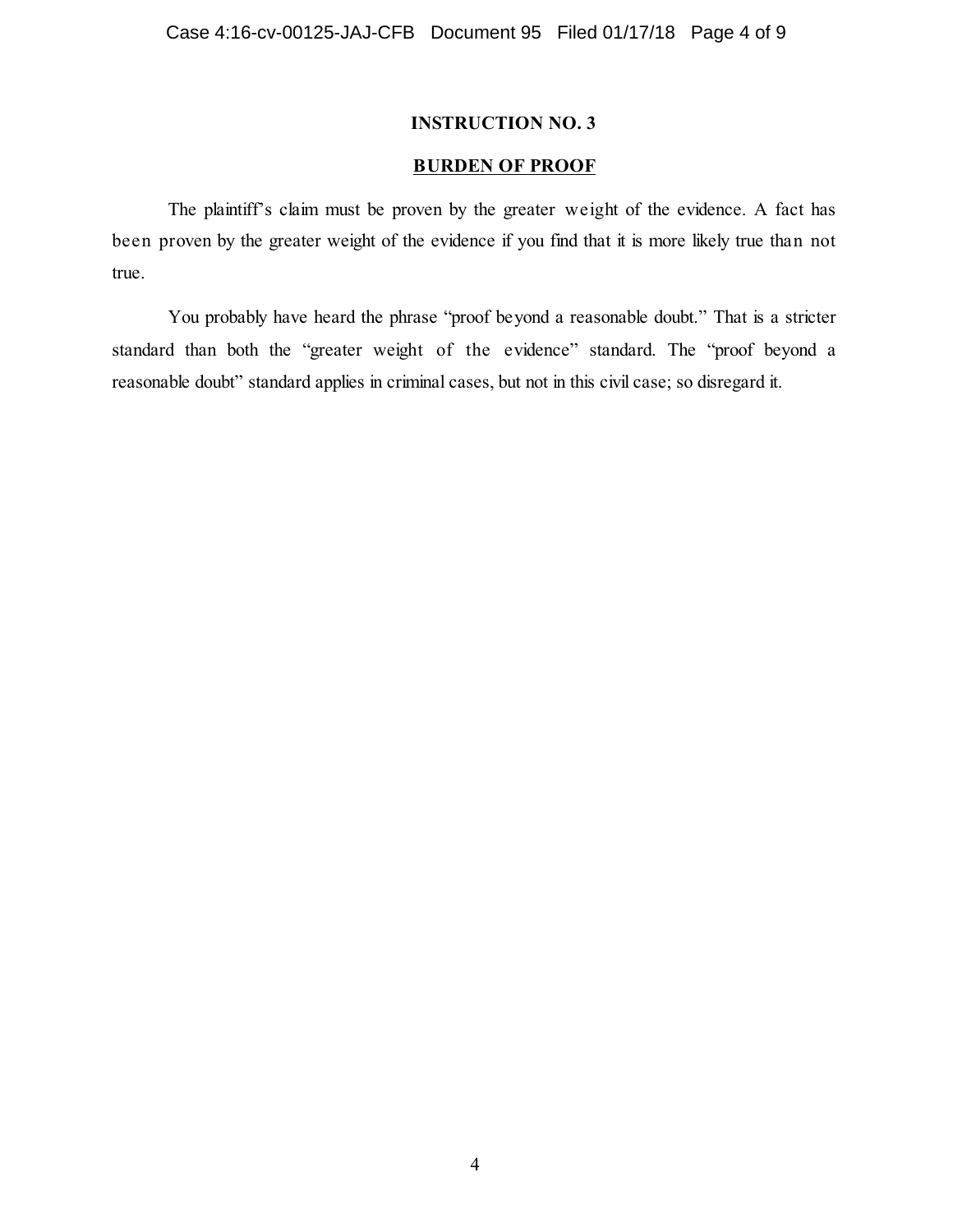#### **ELEMENTS OF RECOVERY**

The plaintiff in this case, Cincinnati Insurance Company, sues Goodman Manufacturing Company claiming that Goodman manufactured a heater that caught on fire and damaged a portion of Value Place, an extended stay hotel in Pleasant Hill, Iowa, on December 17, 2014. Because Cincinnati Insurance Company paid the insurance claim submitted to it by Value Place, Cincinnati Insurance Company is entitled to make a claim against any other person or entity that it believes is responsible for that damage.

Cincinnati Insurance Company claims that Goodman Manufacturing is responsible for the December 17, 2014 fire because the PTAC unit had a manufacturing defect. In order to recover on a claim that the defendant's product contained a manufacturing defect, the plaintiff must prove all of the following propositions:

- 1. The defendant sold or distributed the PTAC unit. The defendant agrees that it sold and distributed this unit.
- 2. The defendant was engaged in the business of selling or distributing the PTAC unit. The defendant agrees that it is in the business of selling and distributing these units.
- 3. The PTAC unit, at the time it left defendant's control, contained a manufacturing defect that departed from its intended design because of a faulty connection between the relay and the circuit board.
- 4. The manufacturing defect was a cause of the plaintiff's damages; and
- 5. The amount of damages. The parties agree that Value Place sustained \$324,670.99 in damages as a result of the December 17, 2014 fire.

If the plaintiff has failed to prove any of these propositions, the plaintiff is not entitled to damages. If the plaintiff has proved all of these propositions, the plaintiff is entitled to damages in some amount.

A manufacturing defect is the cause of plaintiff's damages when it is a substantial factor in producing that damage and that damage would not have occurred but for the defect.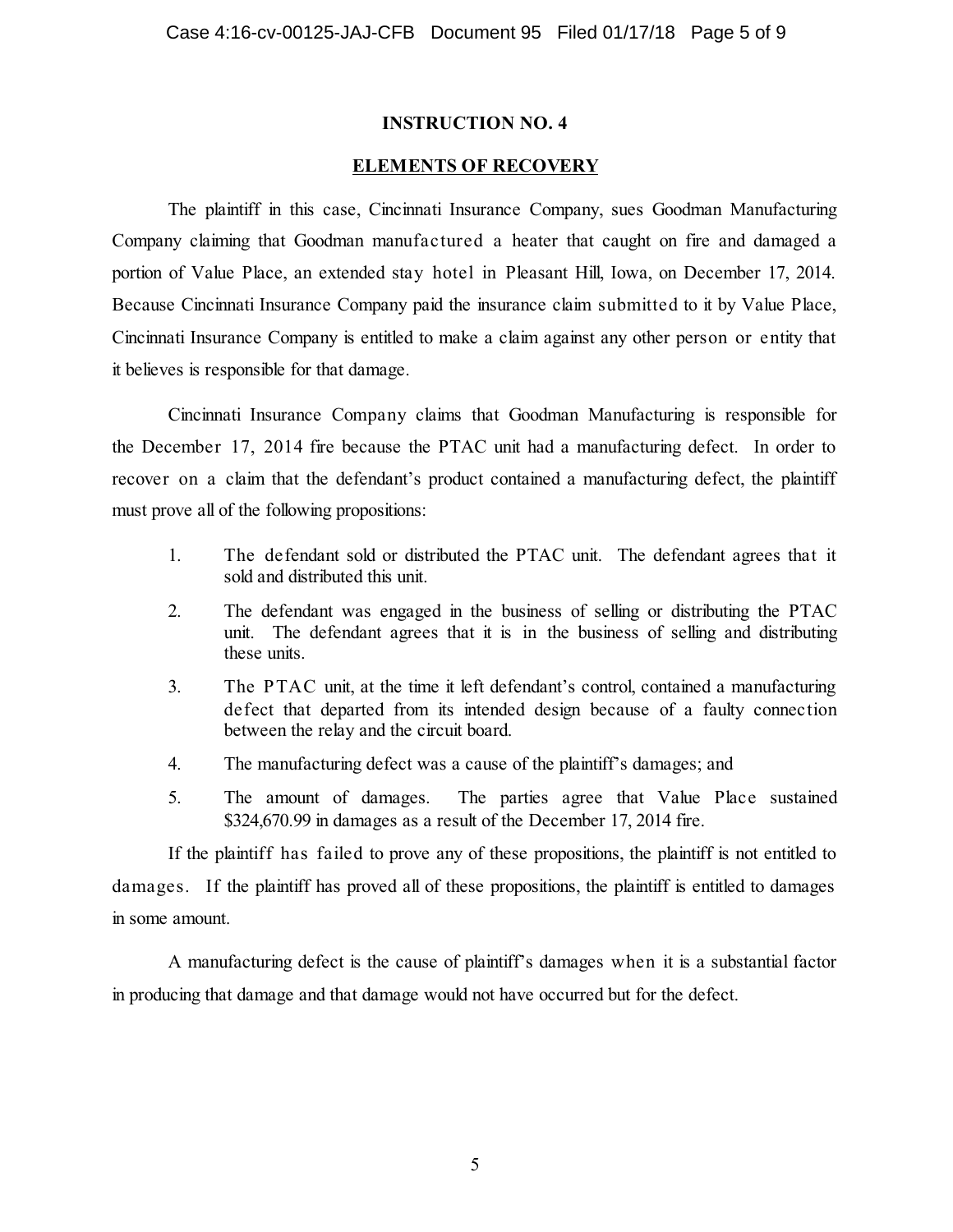#### **DELIBERATIONS**

There are rules you must follow when you go to the jury room to deliberate and return with your verdict.

First, you will select a foreperson. That person will preside over your discussions and speak for you here in court.

Second, it is your duty, as jurors, to discuss this case with one another in the jury room. You should try to reach agreement, if you can do this without going against what you believe to be the truth, because all jurors have to agree on the verdict.

Each of you must come to your own decision, but only after you have considered all the evidence, discussed the evidence fully with your fellow jurors, and listened to the views of your fellow jurors.

Do not be afraid to change your mind if the discussion persuades you that you should. But, do not come to a decision just because other jurors think it is right, or just to reach a verdict. Remember you are not for or against any party. You are judges — judges of the facts. Your only job is to study the evidence and decide what is true.

Third, if you need to communicate with me during your deliberations, send me a note signed by one or more of you. Give the note to the court security officer and I will answer you as soon as I can, either in writing or here in court. While you are deliberating, do not tell anyone including me — how many jurors are voting for any side.

Fourth, your verdict has to be based only on the evidence and on the law that I have given to you in my instructions. Nothing I have said or done was meant to suggest what I think your verdict should be. The verdict is entirely up to you.

Finally, the verdict form is your written decision in this case. You will take this form to the jury room, and when you have all agreed on the verdict, your foreperson will fill in the form, sign and date it, and tell the court security officer that you are ready to return to the courtroom.

6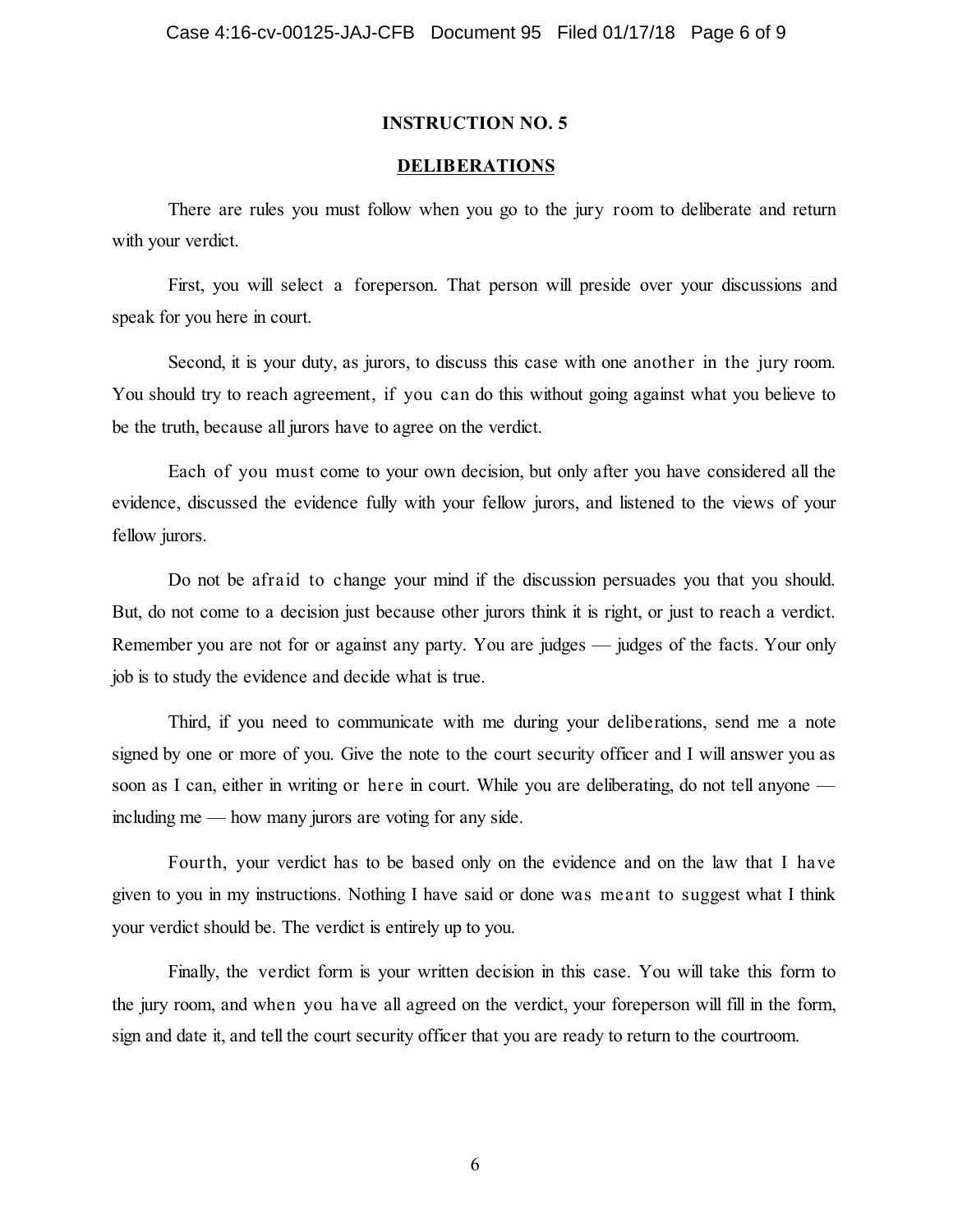Case 4:16-cv-00125-JAJ-CFB Document 95 Filed 01/17/18 Page 7 of 9

**DATED** this 17th day of January, 2018.

JOHN ddge Chief. A UNITÈD-STATES DISTRICT COURT SOUTHERN DISTRICT OF IOWA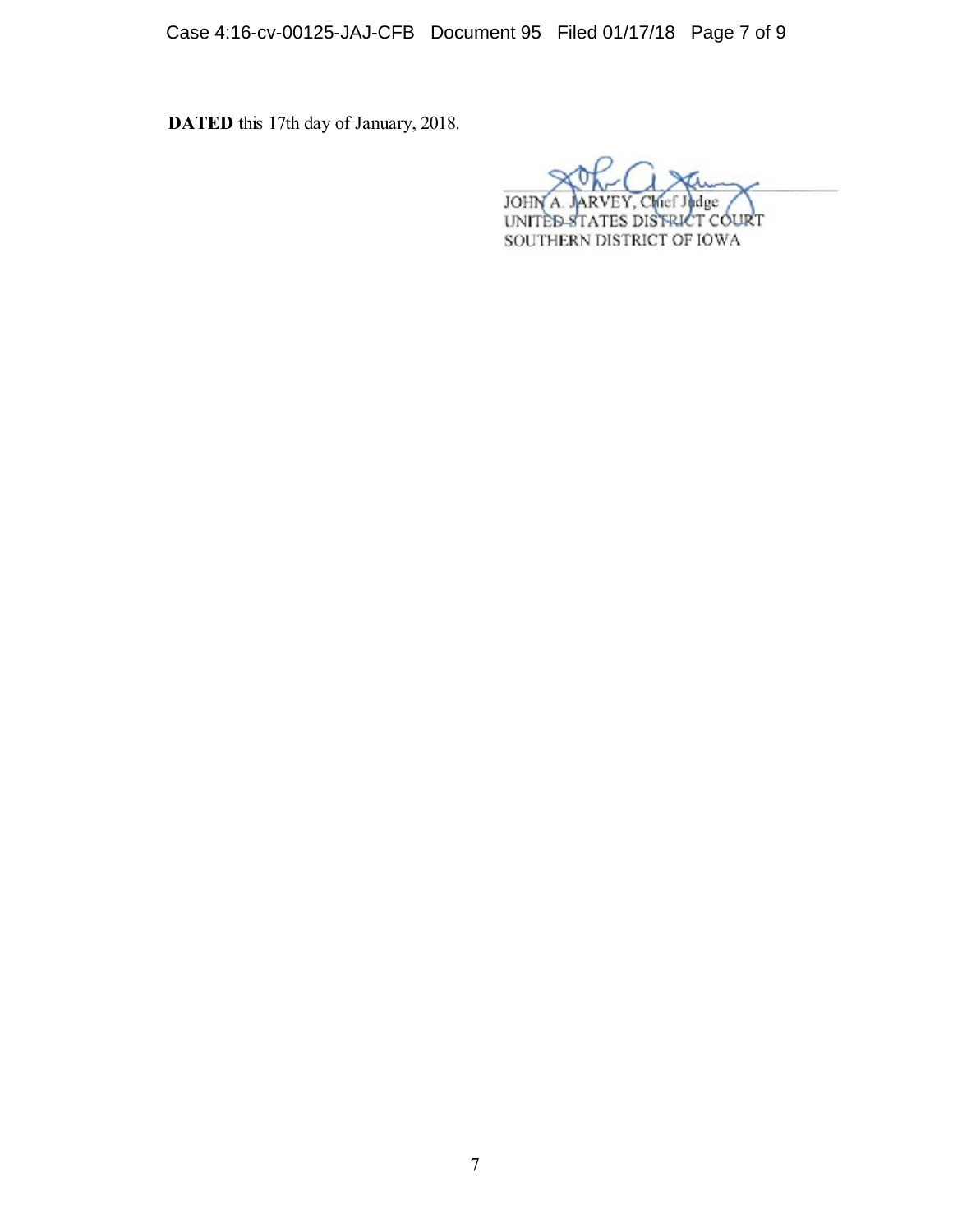# IN THE UNITED STATES DISTRICT COURT FOR THE SOUTHERN DISTRICT OF IOWA CENTRAL DIVISION

# CINCINNATI INSURANCE COMPANY,

Plaintiff, No. 4:16-cv-0125-JAJ

vs.

GOODMAN MANUFACTURING COMPANY, L.P.,

**VERDICT FORM**

Defendant.

*Answer either Part A or Part B.*

### **Part A**

We, the jury, find in favor of the plaintiff, Cincinnati Insurance Company, and against the defendant Goodman Manufacturing Company, on the plaintiff's claim that a manufacturing defect caused the fire and resulting damage at Value Place on December 17, 2014 and, accordingly, award \$324,670.99 in damages.

\_\_\_\_\_\_\_\_\_\_\_\_\_\_\_\_\_\_\_\_\_\_\_\_ \_\_\_\_\_\_\_\_\_\_\_\_\_\_\_\_\_\_\_\_\_\_\_\_

\_\_\_\_\_\_\_\_\_\_\_\_\_\_\_\_\_\_\_\_\_\_\_\_ \_\_\_\_\_\_\_\_\_\_\_\_\_\_\_\_\_\_\_\_\_\_\_\_

Date: January \_\_\_\_\_\_\_\_\_\_, 2018.

\_\_\_\_\_\_\_\_\_\_\_\_\_\_\_\_\_\_\_\_\_\_\_\_

Foreperson

Juror Juror

Juror Juror

Juror Juror

\_\_\_\_\_\_\_\_\_\_\_\_\_\_\_\_\_\_\_\_\_\_\_\_ \_\_\_\_\_\_\_\_\_\_\_\_\_\_\_\_\_\_\_\_\_\_\_\_